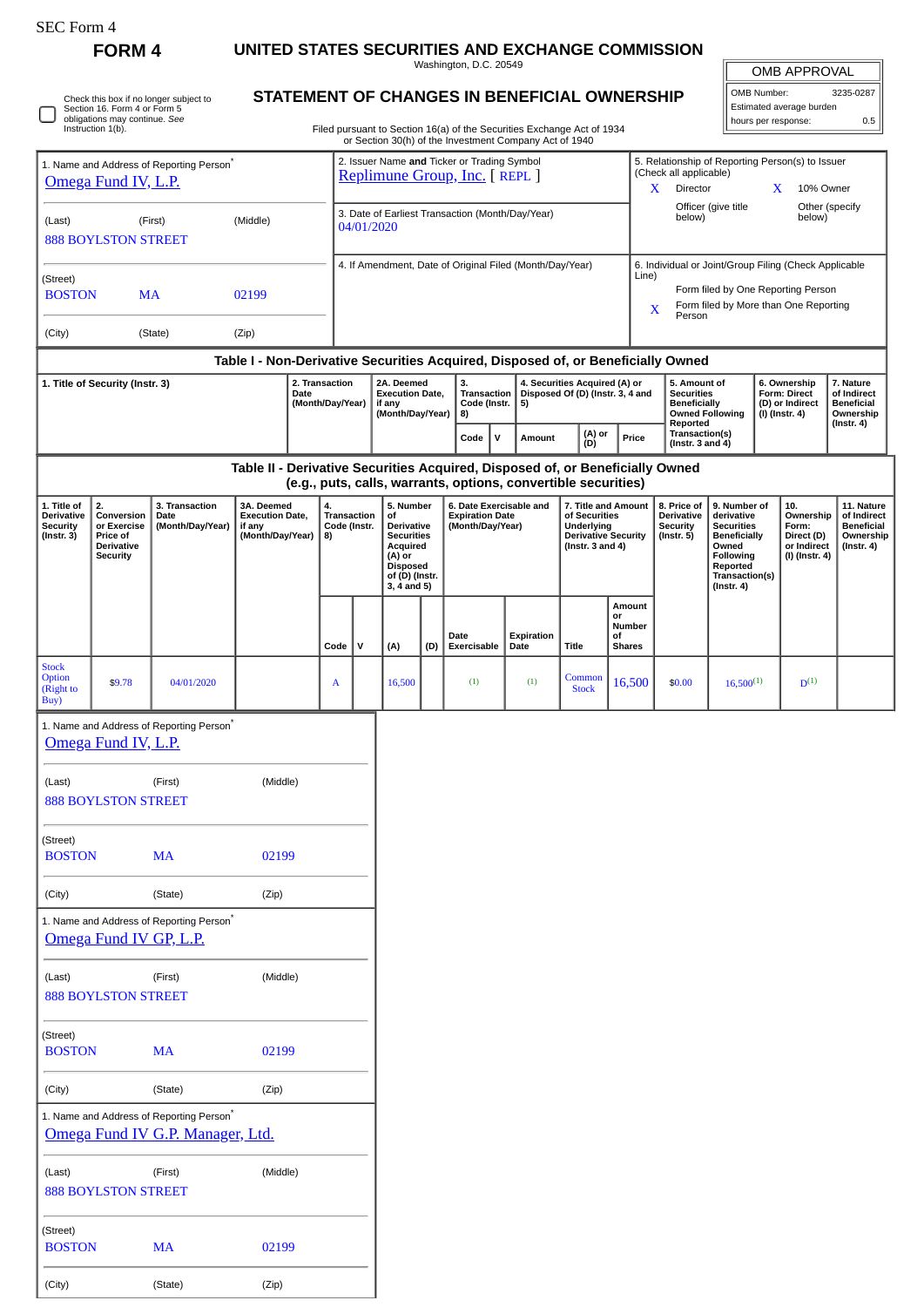| 1. Name and Address of Reporting Person <sup>*</sup><br><b>Stampacchia Otello</b> |           |          |  |  |  |  |  |  |  |
|-----------------------------------------------------------------------------------|-----------|----------|--|--|--|--|--|--|--|
| (Last)                                                                            | (First)   | (Middle) |  |  |  |  |  |  |  |
| <b>888 BOYLSTON STREET</b>                                                        |           |          |  |  |  |  |  |  |  |
| (Street)                                                                          |           |          |  |  |  |  |  |  |  |
| <b>BOSTON</b>                                                                     | <b>MA</b> | 02199    |  |  |  |  |  |  |  |
| (City)                                                                            | (State)   | (Zip)    |  |  |  |  |  |  |  |
| 1. Name and Address of Reporting Person*<br><b>Paster Anne-Mari</b>               |           |          |  |  |  |  |  |  |  |
| (Last)                                                                            | (First)   | (Middle) |  |  |  |  |  |  |  |
| <b>888 BOYLSTON STREET</b>                                                        |           |          |  |  |  |  |  |  |  |
| (Street)                                                                          |           |          |  |  |  |  |  |  |  |
| <b>BOSTON</b>                                                                     | <b>MA</b> | 02199    |  |  |  |  |  |  |  |
| (City)                                                                            | (State)   | (Zip)    |  |  |  |  |  |  |  |

## **Explanation of Responses:**

1. The Common Stock Options (the "Options") were granted to Otello Stampacchia in his capacity as a director of the issuer on April 1, 2020 (the "Grant Date"), with the Options vesting on the first anniversary<br>of the Grant

**Remarks:**

/s/ Anne-Mari Paster, Authorized Signatory for each 04/03/2020 of the Reporting Persons

\*\* Signature of Reporting Person Date

Reminder: Report on a separate line for each class of securities beneficially owned directly or indirectly.

\* If the form is filed by more than one reporting person, *see* Instruction 4 (b)(v).

\*\* Intentional misstatements or omissions of facts constitute Federal Criminal Violations *See* 18 U.S.C. 1001 and 15 U.S.C. 78ff(a).

Note: File three copies of this Form, one of which must be manually signed. If space is insufficient, *see* Instruction 6 for procedure.

**Persons who respond to the collection of information contained in this form are not required to respond unless the form displays a currently valid OMB Number.**